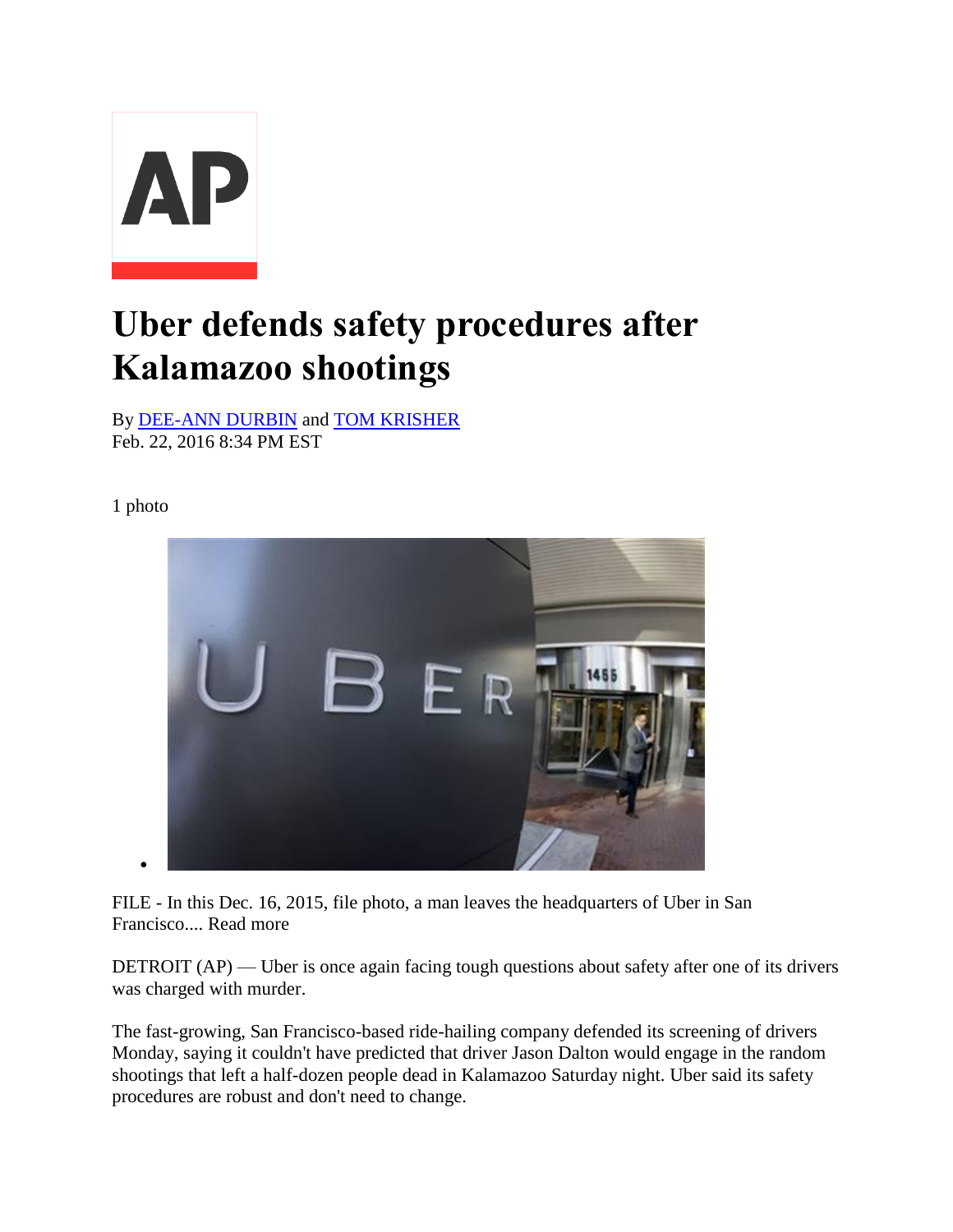But some experts say the company needs to take a harder look at potential drivers if it wants to convince riders the service is safe, even as they agreed that Dalton wouldn't have raised red flags because he didn't have a criminal record.

Dalton, who had been driving for Uber for less than a month, was charged Monday with killing six people. The shootings began Saturday evening and took place over nearly five hours. The Kalamazoo County prosecutor says Dalton picked up Uber passengers after the first shootings and probably after subsequent shootings.

Uber security chief Joe Sullivan said Dalton cleared a background check and was approved to be a driver on Jan. 25. He had given slightly more than 100 rides and had a rating of 4.73 stars out of a possible five.

Until Saturday, Sullivan said, Uber had no reason to believe anything was amiss.

"No background check would have flagged and anticipated this situation."

Still, the incident raised more questions about Uber's security. The company earlier this month agreed to pay \$28.5 million to settle two lawsuits that alleged it misled customers about safety procedures and fees. It's also facing a separate a lawsuit by district attorneys in San Francisco and Los Angeles, who alleged that Uber's checks failed to prevent the company from hiring several felons.

Last fall, an Uber driver in Massachusetts was sentenced to prison for raping a female passenger. Around the same time, a sixth-grade teacher moonlighting as an Uber driver was accused of raping a passenger in South Carolina. And in India in November, an Uber driver was sentenced to life in prison for raping a passenger. Uber was briefly banned from operating in New Delhi after that incident.

In response to the lawsuits, Uber has stopped using terms like "safer than a taxi" and "industryleading background checks." But it insists riders are protected, and points out that, unlike taxis, riders can rate drivers.

"The system that Uber has is extremely safe," said Ed Davis, a former police commissioner from Boston who serves on Uber's Safety Advisory Board.

Uber's driver background checks compare names to public court records and are far less effective than fingerprint checks that access the FBI criminal history database, says Matthew Daus, a former New York City Taxi Commissioner and a transportation lawyer who has studied the issue.

Name checks can miss court records if a person uses an alias or their name is even slightly different from the records, Daus said.

Uber disputes that, and says the FBI records can be flawed because they don't always make clear cases in which charges were dropped. That can discriminate against potential drivers. Sullivan